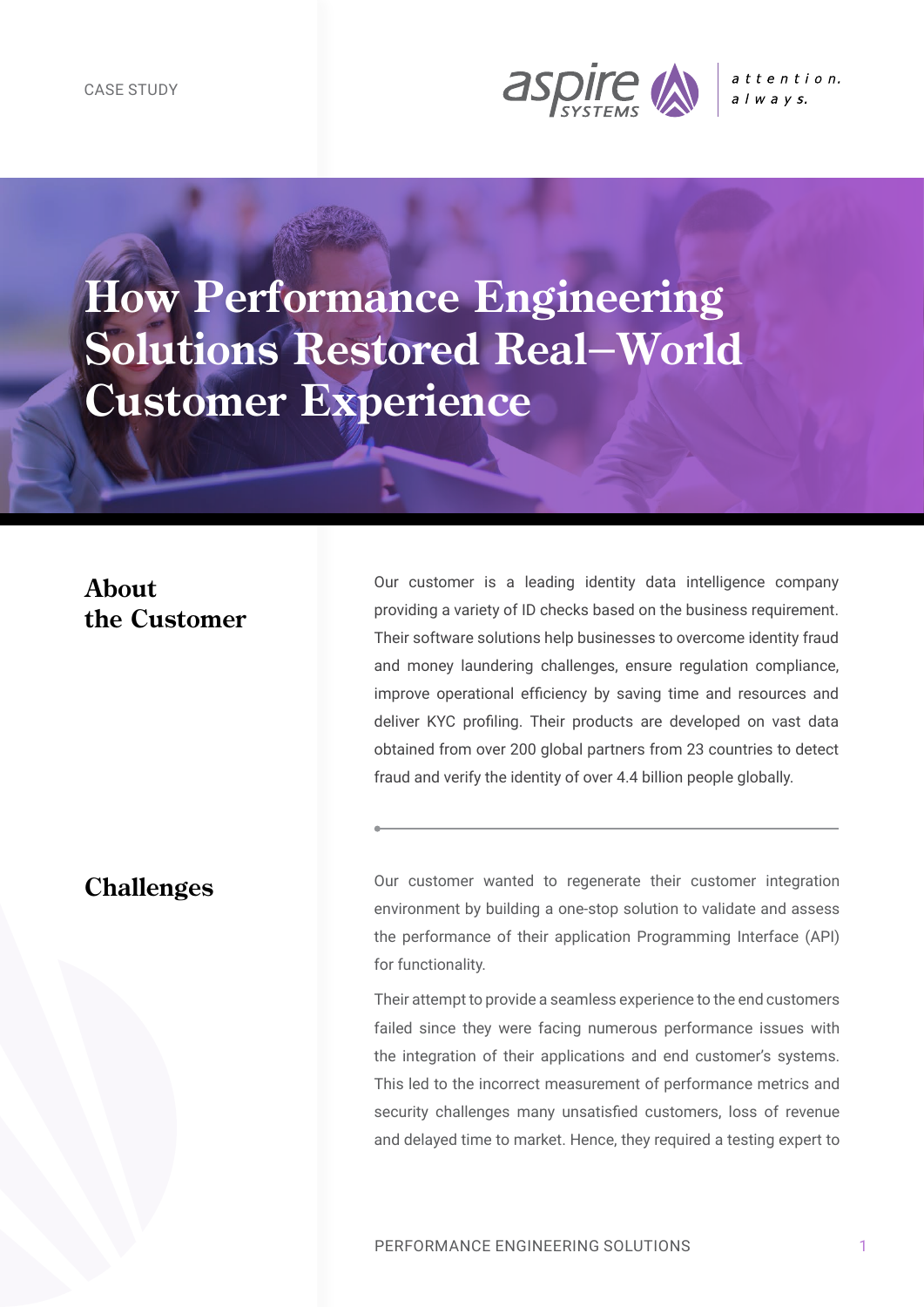

### **Challenges**

help them overcome the following challenges and provide a smooth, agile and seamless integration environment to connect with their end customer.

- » Performance bottlenecks reported by the end customers
- » Inability to imitate real end-user behavior
- » Issues with performance tests driven by transactions per second
- » Need to recreate the customer integration environment
- » Longer release life cycle due to the delay in validating the new version of API
- » Inability to identify defects within performance tests resulting in performance issues
- » Version compatibility issues concerning software tools/ frameworks used for mock service development

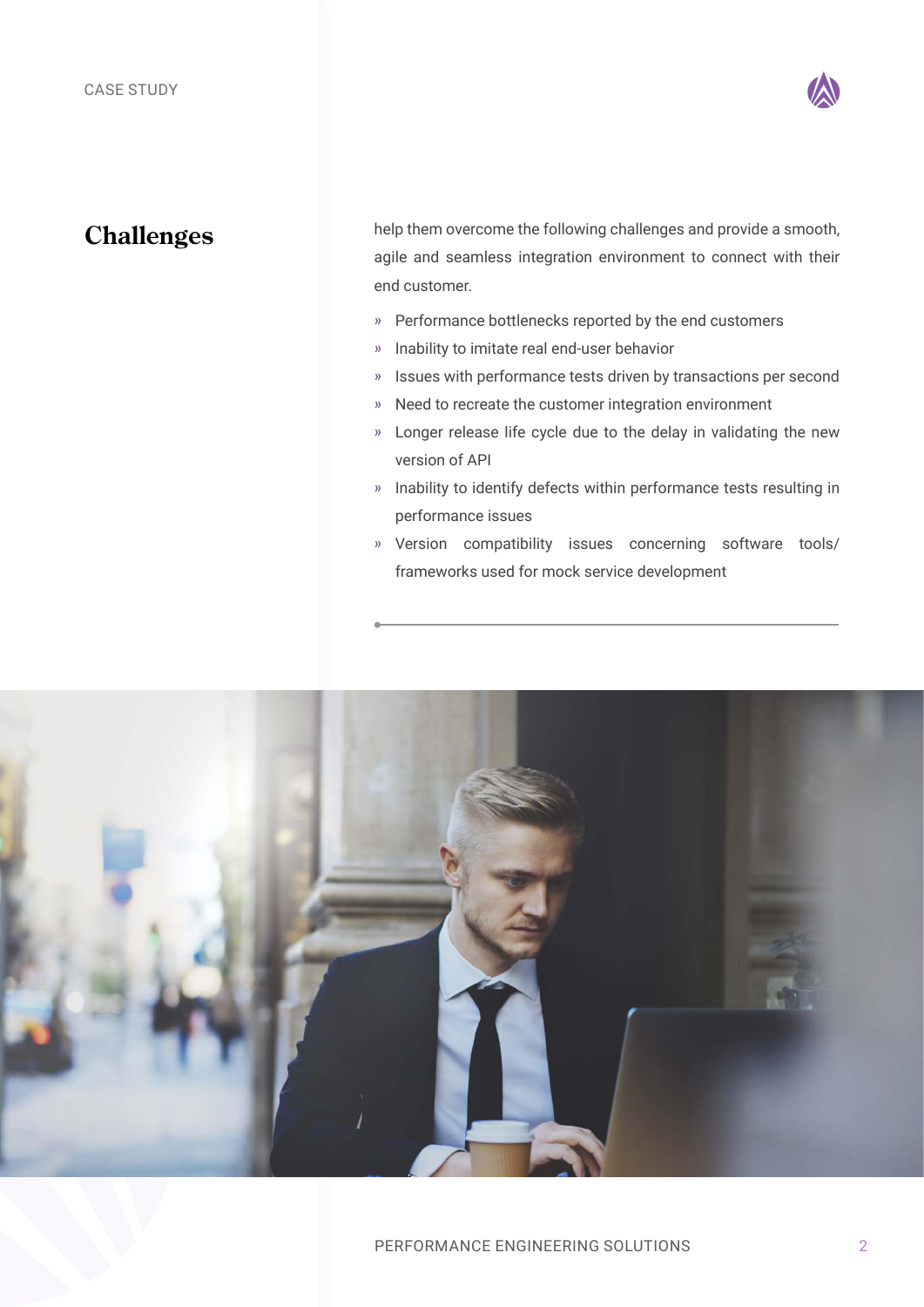

#### **Solutions**

Considering the situation, they collaborated with Aspire Systems for the expertise and experience we have in handling such testing challenges that include our testing capabilities, accomplishments, and ability to provide custom-built solutions to real-time testing challenges. Aspire's testing experts validated the challenges and applications, came up with a tailor-made performance engineering solution called Hyper-Testing, that did not stop with augmenting performance, compliance, and security but also automate manual testing efforts, increase efficiency, improve time to market and enhance ROI.

- » Developed user interface using Angular 6
- Set up analytics and monitoring tool Grafana
- » Built custom dashboards to monitor client metrics
- » Followed industry standard best practices for the mock service development and API integration
- » Integrated Grafana with CloudWatch to allow access to server metrics to be included in the dashboard
- » Set up continuous integration pipeline with Jenkins to run performance tests for every code deployed in the respective environment
- » Upgraded to the latest SOAP integration framework like Apache CXF3.3.0 for Java version 10 and greater to resolving compatibility issues
- » Parameterized Jenkins job for mock service type, number of virtual users, etc. to help build the test as per the user-defined parameters
- » Integrated JMeter tests with Jenkins using 'Lightning' to analyze if certain metrics go beyond the defined threshold for different SLAs
- » Developed REST-based mock services to test the integration of SOAP API endpoints and assess the performance of the Web Services Platforms like Java,.Net, PHP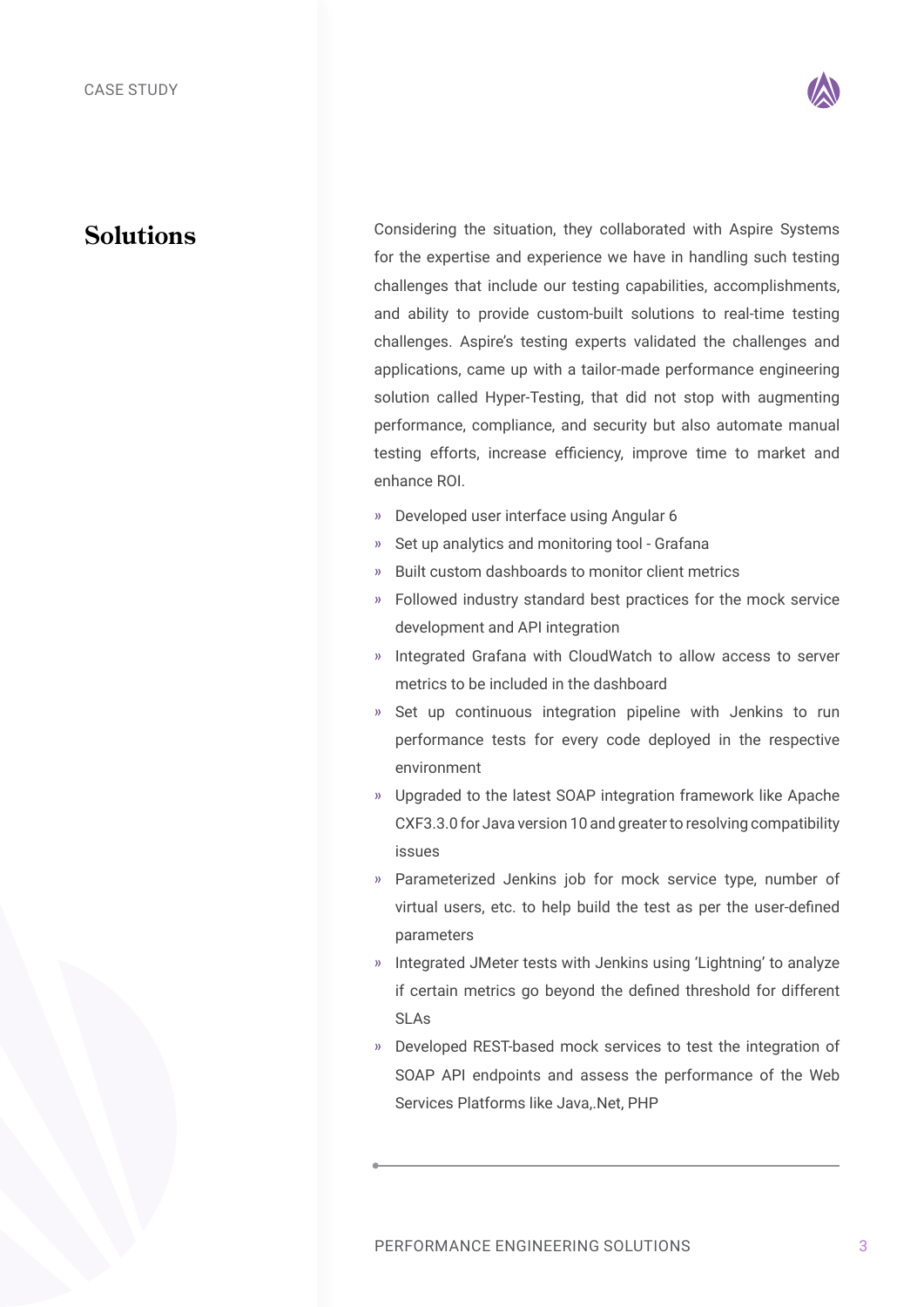



# **Solutions**

- » Recreated the setup through distributed testing with AWS (Load Generators) as the service is accessed by many end users, thus ensuring the request is from different IPs
- » Created real end customers like environment with AWS cloud setup with mock services (.Net, Java & PHP) on AWS worker nodes and the services validated through JMeter test scripts via the mock services





» Jmeter

» Jenkins

- » Grafana
- » InfluxDB
- » Lightning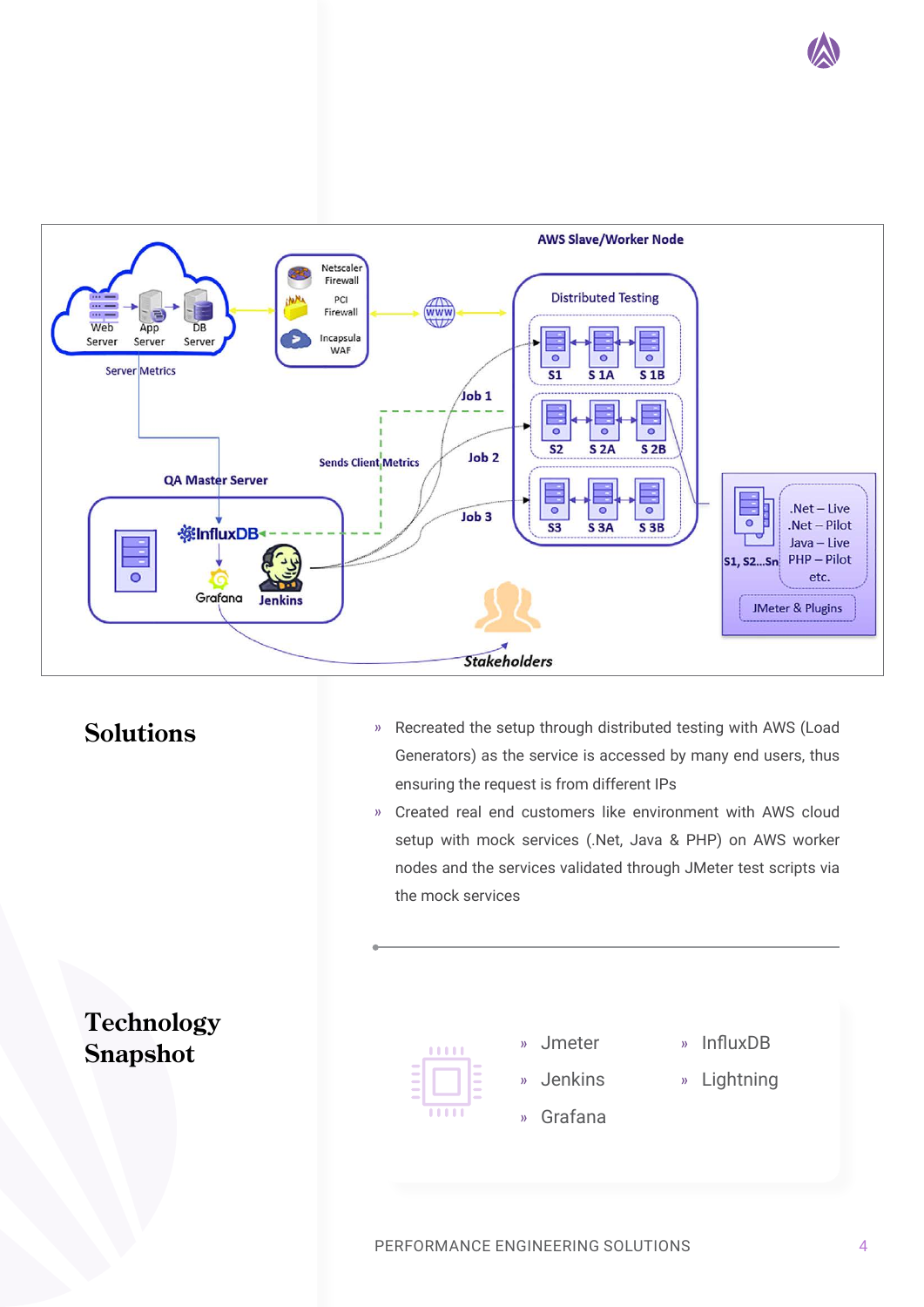

# **Benefits**

#### **Aspire Systems helped the customer achieve the following:**

- » Enable testing for different environments
- » Implement constant monitoring and reporting
- » Achieve performance test results for each build
- » Run existing JMeter scripts as functional API tests
- » Share performance metrics and dashboards with stakeholders
- » Ensure faster CI/CD feedback cycles leading to quicker time to market
- » Automate their manual testing efforts both functional and performance
- » Identify and fix key performance issues through performance assessment
- » Facilitate stakeholders with enhanced insights for accurate decision-making
- » Validate the broken customer integration after releasing the new version of API
- » Reduce cost by involving open source toolset like JMeter, Jenkins, Grafana, InfluxDB, Lightning
- » Recommend better and optimal performance metrics to setup integration environment using performance test results